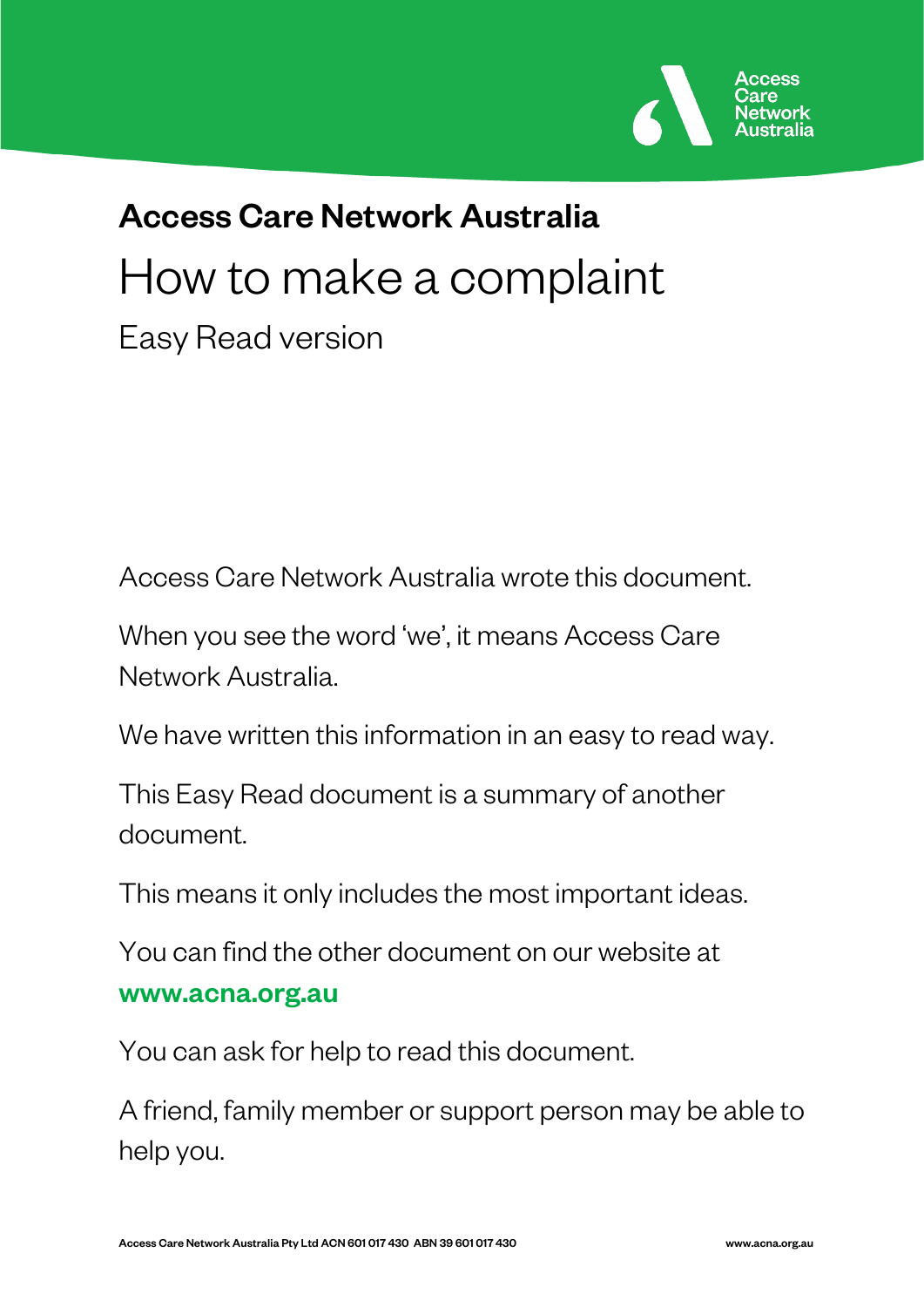

## Telling us what you think

At ACNA, we like it when people give us feedback.

We listen when you tell us what you think.

It helps us make our services better.

When you tell us about a problem, it is called making a complaint.

#### We follow 3 steps when we get complaints:

- 1. You tell us about the problem
- 2. We look at the problem and talk to you
- 3. We fix the problem if we can.

We explain each of these steps on the following pages.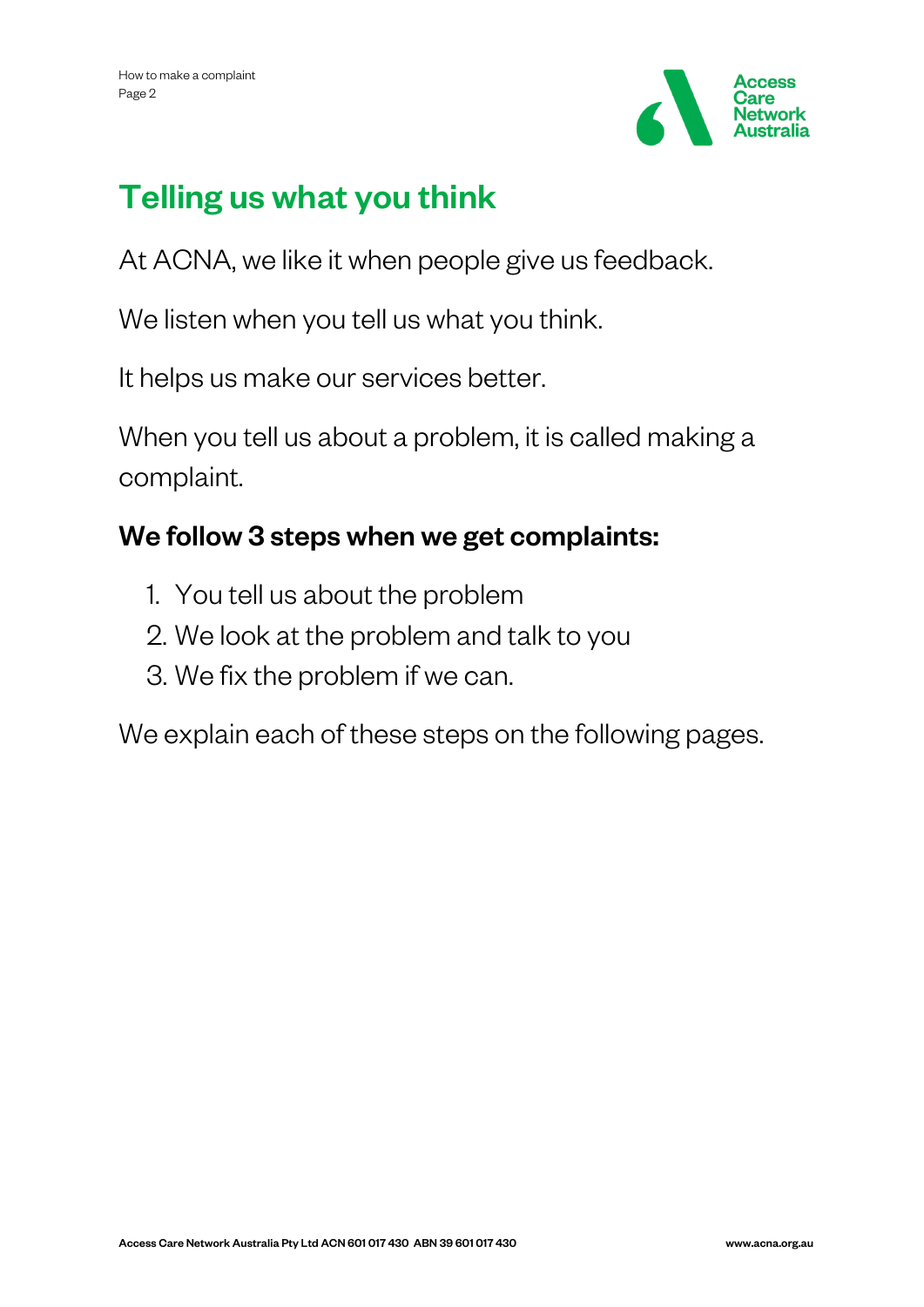

## Step 1 – You tell us about the problem

If you have a problem with one of our services, you can:

- phone us on 1300 972 920
- visit our website at <http://www.acna.org.au/contact-us> and complete the form.
- email us at *[enquiries@acna.org.au](mailto:enquiries@acna.org.au)*

If you need help to speak up about the problem, we can help you find an advocate.

Advocates are people who speak up for people with disability.

You don't have to tell us your name if you don't want to.

But we might need to know your name to help us fix the problem.

We'll let you know if that's the case.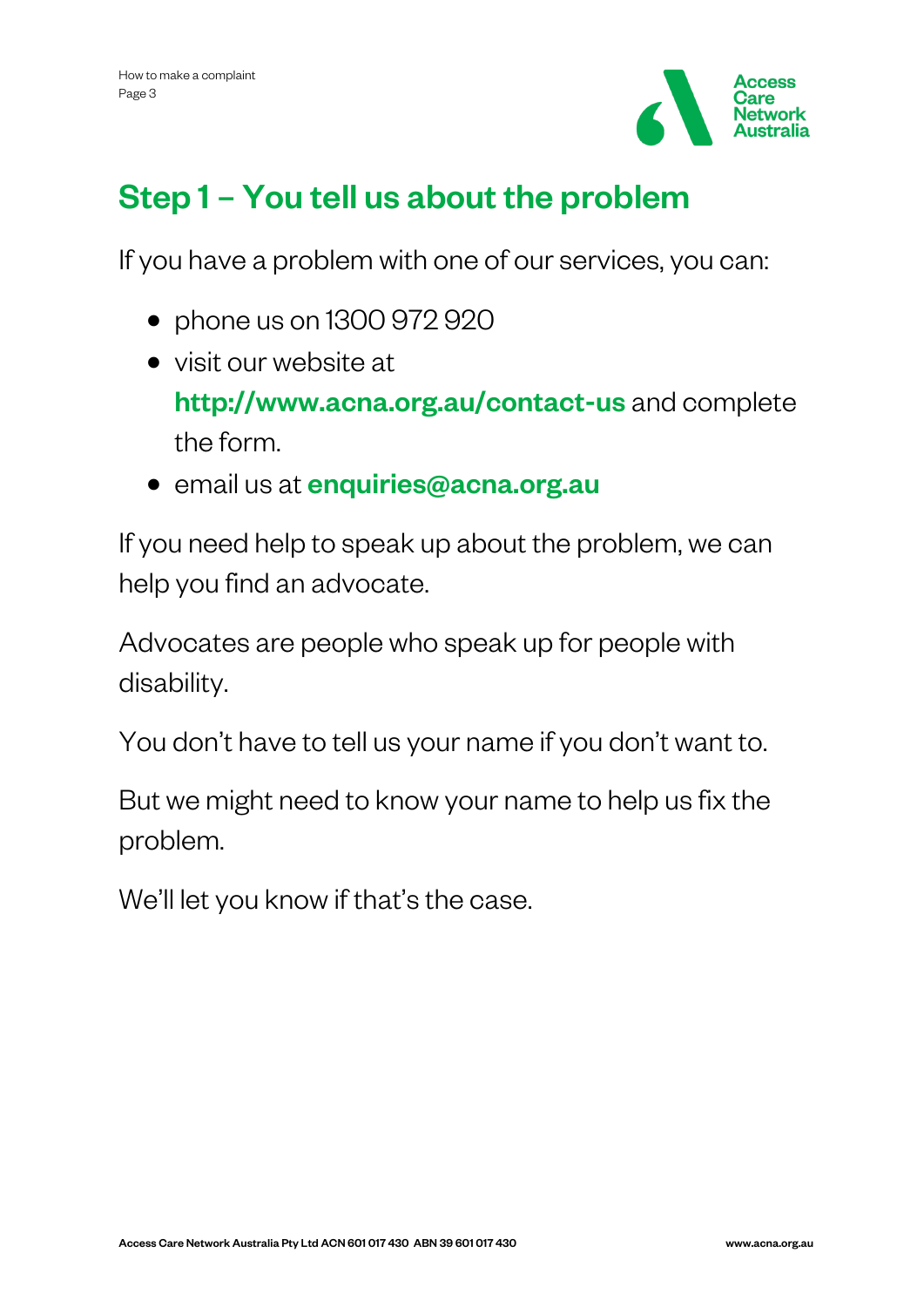

## Step 2 – We look at the problem and talk to you

We will tell you when we have received your complaint.

We will contact you within 24 hours.

We might ask you some questions.

#### We will:

- look at the problem
- find a way to fix it.

We will do this within 10 days.

We will tell you if we need extra time.

You can talk to us during this time if you need to.

#### We will:

- give you the name of someone you can talk to
- let you know how things are going.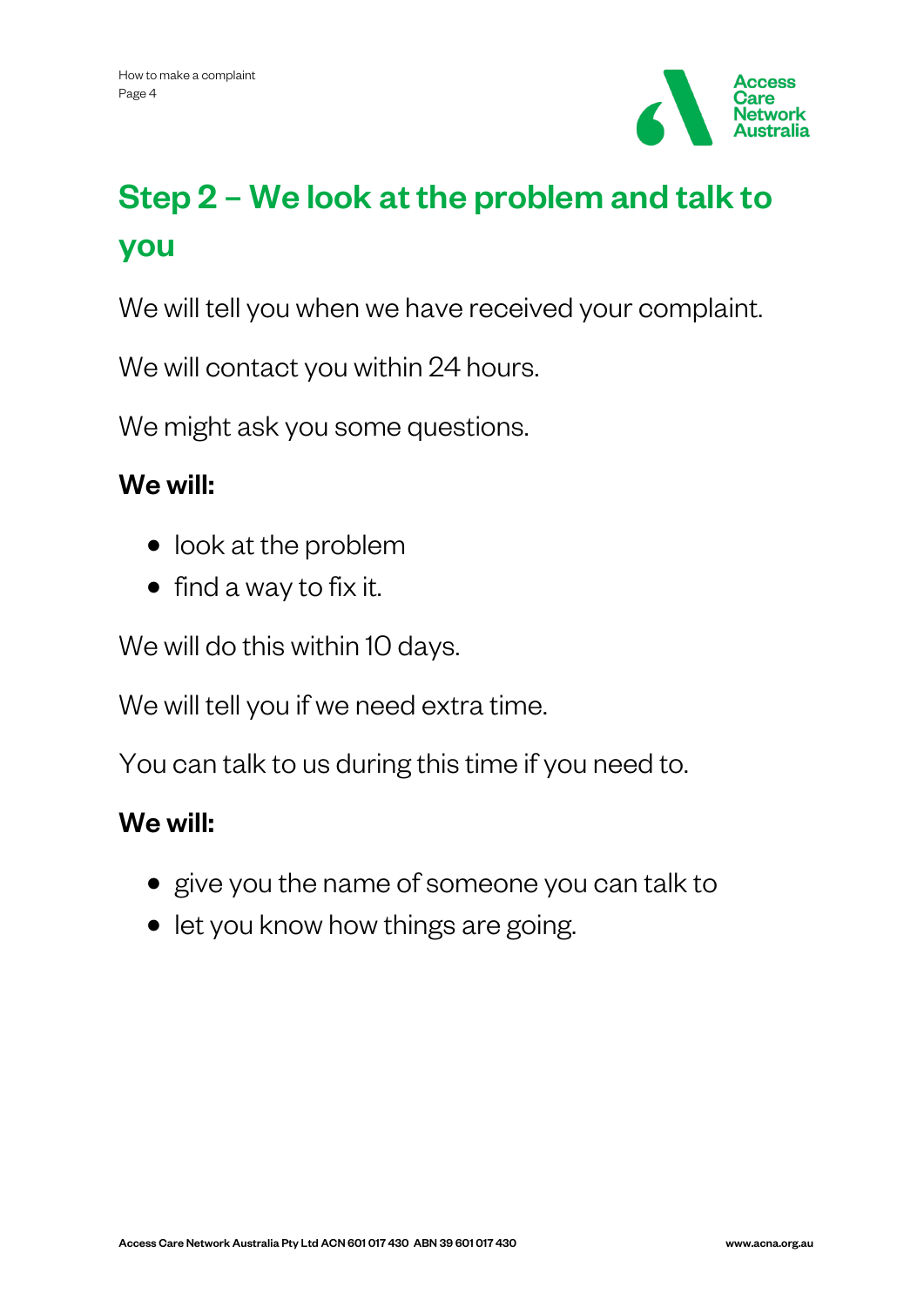

## Step 3 – We fix the problem if we can

#### Some problems:

- are bigger than others
- need more time.

We fix most problems within 10 days.

Sometimes, we need a manager to help.

If you are not happy with how we plan to fix your problem, you can talk to a manager.

If you are not happy with the manager's ideas about how to fix your problem, you can talk to the people who work in our Executive.

These are the leaders at ACNA.